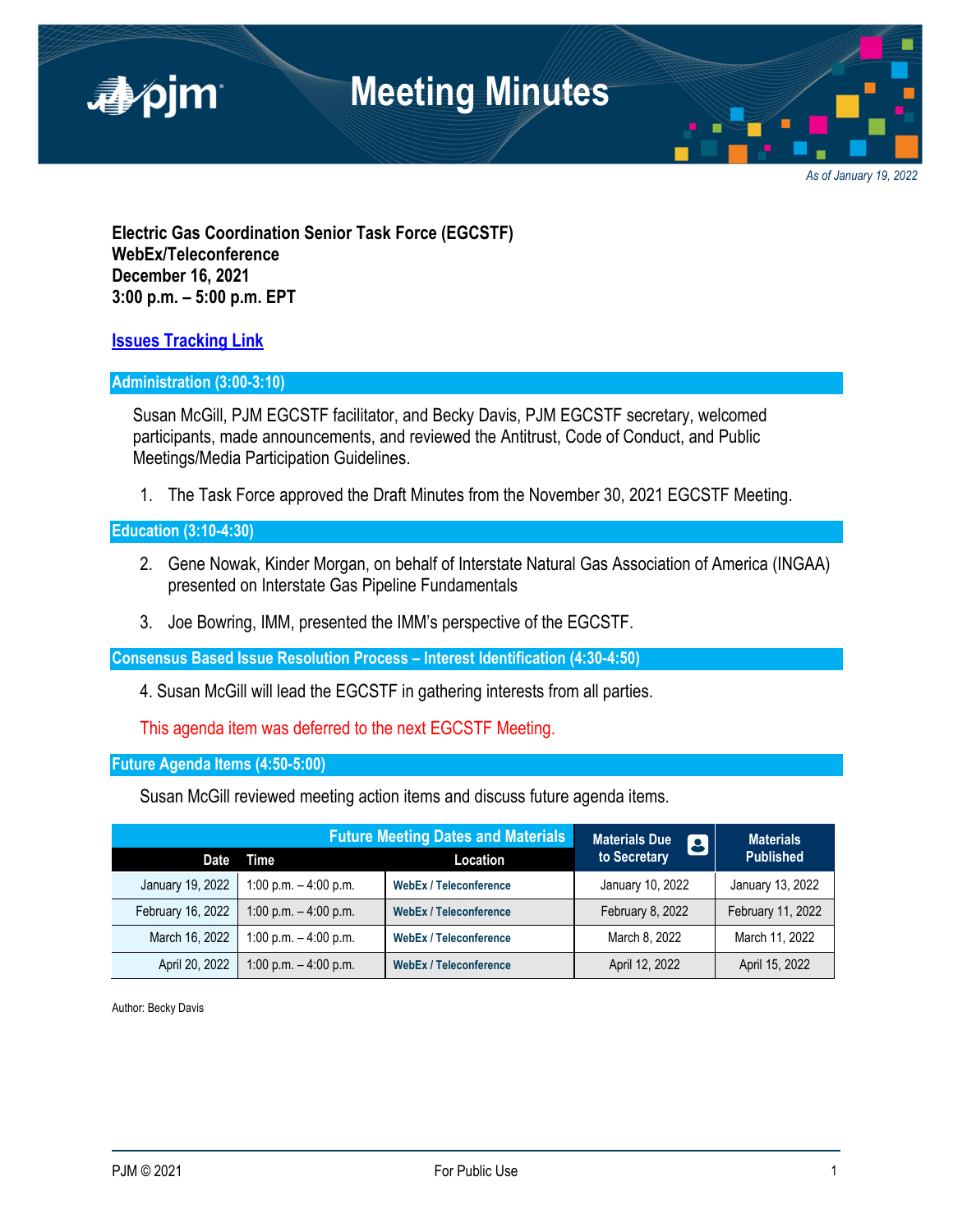

# **Meeting Minutes**

*As of January 19, 2022*

| <b>Last Name</b>     | <b>First Name</b> | <b>Company Name</b>                           | Sector                    |
|----------------------|-------------------|-----------------------------------------------|---------------------------|
| Agen                 | Matthew           | American Gas Association                      | None                      |
| Bagot                | Nancy             | Electric Power Supply Association             | None                      |
| Barker               | Jason             | Exelon Business Services Company, LLC         | <b>Transmission Owner</b> |
| Benchek              | Jim               | <b>FirstEnergy Corporation</b>                | <b>Transmission Owner</b> |
| Bowring              | Joe               | <b>Monitoring Analytics</b>                   | Not Applicable            |
| Boyle                | Glen              | PJM Interconnection                           | Not Applicable            |
| <b>Brault</b>        | Mary Beth         | Old Dominion Electric Cooperative             | Electric Distributor      |
| <b>Bruce</b>         | Susan             | McNees Wallace & Nurick LLC                   | None                      |
| <b>Bruns</b>         | Steve             | <b>Tenaska Marketing Ventures</b>             | None                      |
| Bryson               | Michael           | PJM Interconnection                           | Not Applicable            |
| Callen               | Zachary           | Illinios Commerce Commission                  | None                      |
| Canter               | David             | Appalachian Power Company (AEP Generation)    | <b>Transmission Owner</b> |
| Cerchio              | Gerard            | <b>Monitoring Analytics</b>                   | Not Applicable            |
| Chang                | Sean              | Shell Energy North America (US), L.P.         | Other Supplier            |
| Christopher          | Mahila            | Public Utilities Commission of Ohio           | None                      |
| <b>D'Alessandris</b> | Louis             | American Transmission Systems, Inc.           | <b>Transmission Owner</b> |
| Davis                | Elizabeth         | PJM Interconnection                           | Not Applicable            |
| Davis                | James             | Dominion Energy Generation Marketing, Inc.    | <b>Generation Owner</b>   |
| Del Viscio           | Michael           | PJM Interconnection                           | Not Applicable            |
| <b>Dillon</b>        | Matthew           | <b>UGI Development Company</b>                | <b>Generation Owner</b>   |
| <b>Dreskin</b>       | Joan              | Interstate Natural Gas Association of America | None                      |
| Drom                 | Rick              | <b>Rick Drom</b>                              | None                      |
| Dugan                | Chuck             | East Kentucky Power Cooperative, Inc.         | Transmission Owner        |
| Ellis                | Dean              | <b>BP Energy Company</b>                      | Other Supplier            |
| Evrard               | David             | PA Office of Consumer Advocate                | None                      |
| Fabiano              | Janell            | PJM Interconnection                           | Not Applicable            |
| Fan                  | Zhenyu            | PJM Interconnection                           | Not Applicable            |
| Fitzpatrick          | <b>Brian</b>      | PJM Interconnection                           | Not Applicable            |
| Foladare             | Kenneth           | Geenex Solar LLC                              | Other Supplier            |
| Ford                 | Adrien            | Old Dominion Electric Cooperative             | Electric Distributor      |
| Foster               | Tom               | PJM Interconnection                           | Not Applicable            |
| Foster Cronin        | Denise            | East Kentucky Power Cooperative, Inc.         | <b>Transmission Owner</b> |
| Fryfogle             | Tim               | Other                                         | None                      |
| Gates                | Terry             | Appalachian Power Company (AEP Generation)    | <b>Transmission Owner</b> |
| Green                | Shelby            |                                               |                           |
| Guntle               | Vince             | American PowerNet Management, L.P.            | End-Use Customer          |
| Hauske               | Thomas            | PJM Interconnection                           | Not Applicable            |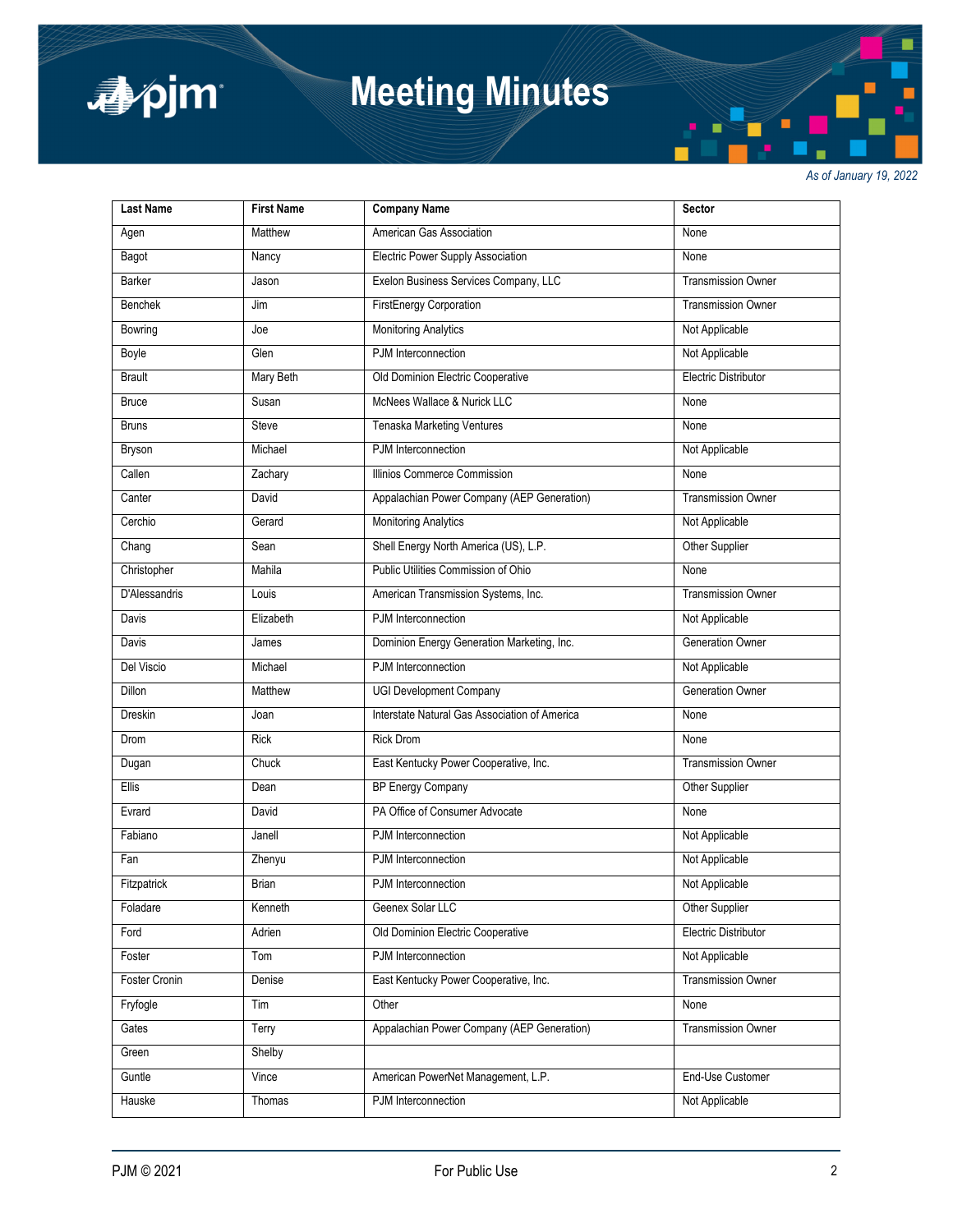

# **Meeting Minutes**

*As of January 19, 2022*

| Heisey        | <b>Bradley</b>   | Tenaska Pennsylvania Partners, LLC            | <b>Generation Owner</b>     |
|---------------|------------------|-----------------------------------------------|-----------------------------|
| Hepplewhite   | Peter            | Wrigley Capital, LLC                          | Other Supplier              |
| Herel         | Suzanne          | PJM Interconnection                           | Not Applicable              |
| Herman        | Michael          | PJM Interconnection                           | Not Applicable              |
| Hinson        | Dale             | Dominion Virginia Power                       | <b>Transmission Owner</b>   |
| Hohenshilt    | Jennifer         | Talen Energy Marketing, LLC                   | Generation Owner            |
| Hsia          | Eric             | PJM Interconnection                           | Not Applicable              |
| Hyzinski      | Tom              | GT Power Group, LLC                           | None                        |
| ller          | Arthur           | Indiana Office of Utility Consumer Counselor  | None                        |
| Jagtiani      | Patricia         | Natural Gas Supply Association                | None                        |
| Jardot        | Gina             | NRG Curtailment Solutions, Inc.               | Other Supplier              |
| Jennings      | Rob              | API                                           | None                        |
| Johnson       | Carl             | Customized Energy Solutions, Ltd.             | None                        |
| Khan          | <b>Bakhtawar</b> | Jersey Green Energy LLC                       | Other Supplier              |
| Kogut         | George           | New York Power Authority                      | Other Supplier              |
| Lai           | Erin             | PJM Interconnection                           | Not Applicable              |
| Lani          | Renee            | American Public Gas Association               | None                        |
| Mabry         | David            | McNees Wallace & Nurick LLC                   | None                        |
| <b>McGill</b> | Susan            | PJM Interconnection                           | Not Applicable              |
| Midgley       | Sharon           | Exelon Business Services Company, LLC         | <b>Transmission Owner</b>   |
| Mihaly        | Imola            | Nautilus Power, LLC                           | <b>Generation Owner</b>     |
| Mooney        | Jeffrey          | Pennsylvania Electric Company (NUGS)          | Electric Distributor        |
| Nowak         | Gene             | KInder Morgan, Inc                            | None                        |
| Oberleitner   | Michael          | Dominion Energy Generation Marketing, Inc.    | <b>Generation Owner</b>     |
| O'Connell     | Maggie           | Interstate Natural Gas Association of America | None                        |
| Phenix        | Michael          | TAQA Gen X LLC                                | <b>Generation Owner</b>     |
| Pilong        | Christopher      | PJM Interconnection                           | Not Applicable              |
| Poulos        | Greg             | PJM Committee Voting Generic Account          | None                        |
| Procuniar     | Jason            | Buckeye Power, Inc.                           | <b>Electric Distributor</b> |
| Roberts       | Casey            | Sierra Club                                   | None                        |
| Robinson      | Becky            | vistra energy                                 | Generation Owner            |
| Rodriguez     | Tomas            | Organization of PJM States, Inc.              | None                        |
| Rohrbach      | John             | Wabash Valley Power Association, Inc.         | Electric Distributor        |
| Sasser        | Jonathan         | Customized Energy Solutions, Ltd.             | None                        |
| Scheirer      | Alexandra        | PJM Interconnection                           | Not Applicable              |
| Schweizer     | David            | PJM Interconnection                           | Not Applicable              |
| Seireg        | Bahaa            | Rockland Electric Company                     | <b>Transmission Owner</b>   |
| Slocum        | Tyson            | Public Citizen, Inc.                          | None                        |